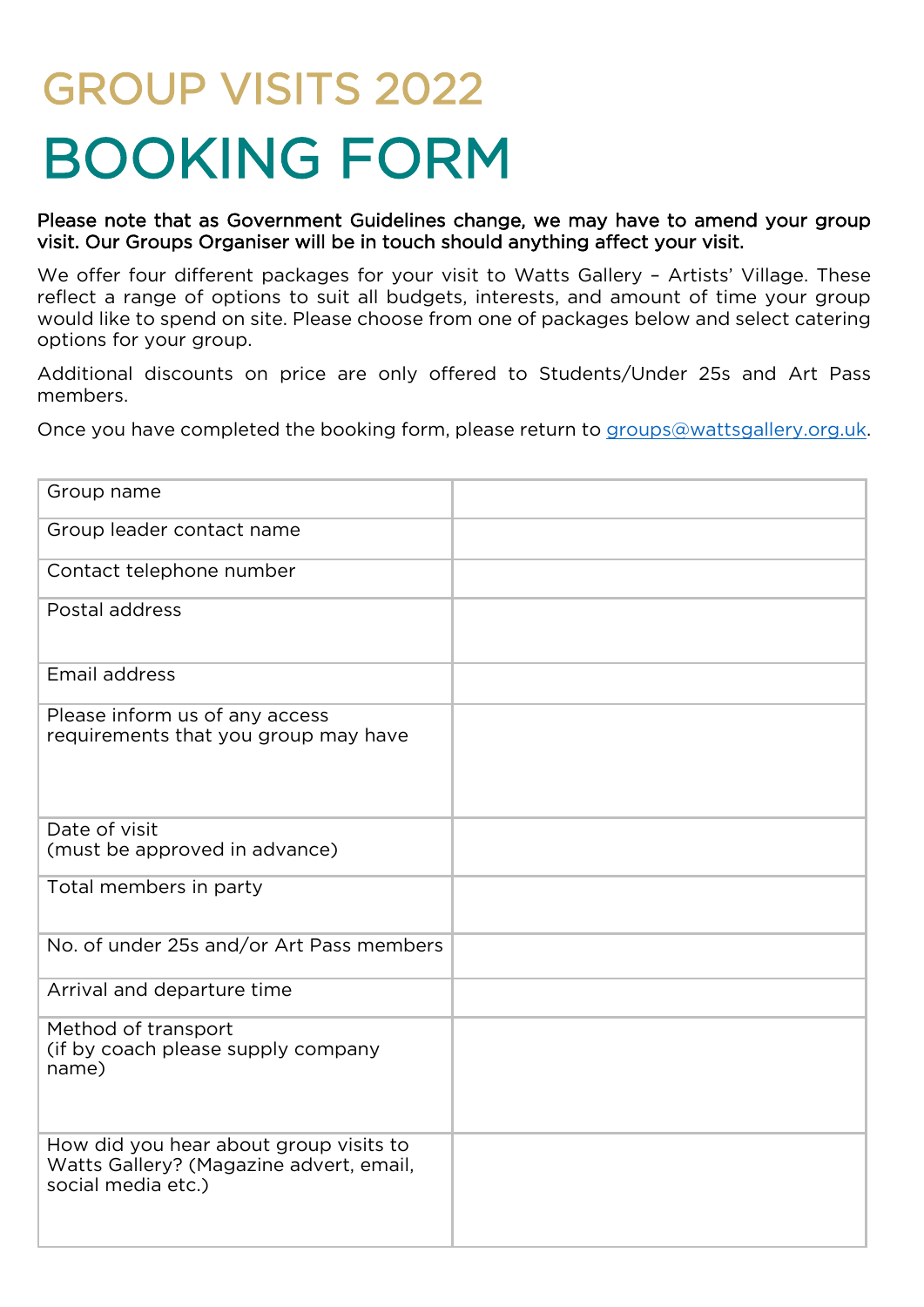## PLEASE SELECT YOUR GROUP PACKAGE

| Package                                                                                                             | <b>Price</b>                                                         | Please<br><b>Tick</b> |
|---------------------------------------------------------------------------------------------------------------------|----------------------------------------------------------------------|-----------------------|
| The Apprentice Package                                                                                              | Standard group rate: £11.00pp                                        |                       |
| $\checkmark$ Entry<br>$\checkmark$ Self-guided visit                                                                | Students/Under 25s and National<br>Art Pass holders: £6.25pp         |                       |
| The Protégé Package                                                                                                 | Standard group rate: £17.00pp                                        |                       |
| $\checkmark$ Entry<br>$\checkmark$ Choose 1 guided tour of your choice                                              | Students/Under 25s and National<br>Art Pass holders: £12.25pp        |                       |
| <b>The Master Package</b>                                                                                           | Standard group rate: £22.00pp                                        |                       |
| $\checkmark$ Entry<br>$\checkmark$ Choose 2 guided tours of your choice                                             | Students/Under 25s and National<br>Art Pass holders: £17.25pp        |                       |
| <b>The Signor Package</b>                                                                                           | Standard group rate: £26.00pp                                        |                       |
| $\checkmark$ Entry<br>$\checkmark$ Choose 3 guided tours of your choice<br>Please allow a full day for this package | Students/Under 25s and National<br>Art Pass holders: £21.25          |                       |
| <b>Welcome Pack</b>                                                                                                 |                                                                      |                       |
| Add a welcome pack for each group<br>member to be collected on arrival.                                             | Watts Gallery - Artists' Village<br>Guidebook and tote bag.<br>£7.00 |                       |

| <b>Current Tours Available</b>                                                                                                                                                                                                                                                                          | <b>Please</b><br>Tick |
|---------------------------------------------------------------------------------------------------------------------------------------------------------------------------------------------------------------------------------------------------------------------------------------------------------|-----------------------|
| Watts Chapel (75 minutes)                                                                                                                                                                                                                                                                               |                       |
| Artists' Village Walking Tour (90 minutes)                                                                                                                                                                                                                                                              |                       |
| Tours which may become available in the future.<br>In the event that the Covid-19 Government Guidelines ease before your visit please select any tours<br>which you would like to include or swap for your visit. We will endeavour to provide this package<br>should it become safe & viable to do so. |                       |
| Watts Gallery (60 minutes)                                                                                                                                                                                                                                                                              |                       |
| Limnerslease: Artists' Home (75 minutes)                                                                                                                                                                                                                                                                |                       |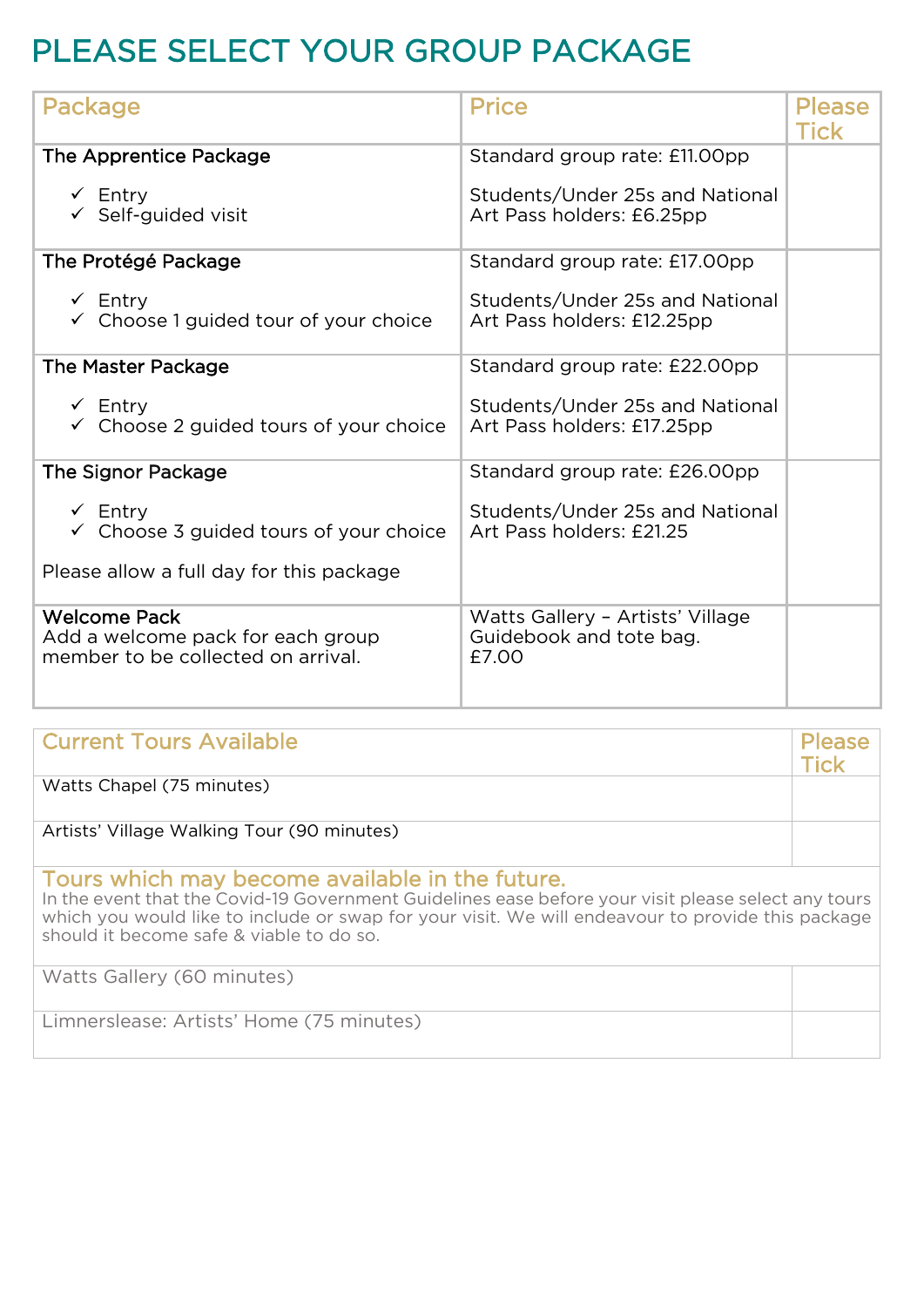## OLD KILN CATERING

Catering must be pre-booked for all group visits and private tours. Groups have the exclusive use of the Old Kiln for lunches and light refreshments. Please indicate any dietary requirements or allergies in the space provided. All prices are per person.

All lunch options are served with jugs of water and elderflower cordial.

Some group lunch timings may need to be staggered if the Government Guidelines require social distancing.

| <b>PRE-ORDERED CATERING</b>                                                                                                                                                            | <b>Price</b> | <b>Number</b><br><b>Required</b> |
|----------------------------------------------------------------------------------------------------------------------------------------------------------------------------------------|--------------|----------------------------------|
| Tea, coffee, and biscuits on arrival                                                                                                                                                   | £3.50        |                                  |
| <b>LUNCH OPTIONS</b>                                                                                                                                                                   |              |                                  |
|                                                                                                                                                                                        |              |                                  |
| Homemade seasonal soup of the day served with a homemade<br>sandwich and crisps.                                                                                                       | £12.50       |                                  |
| Freshly prepared sandwich platter with a variety of delicious<br>fillings served with sea-salted crisps. Choose from an additional<br>dressed seasonal salad OR a fresh fruit platter. | £11.50       |                                  |
| Homemade individual vegetarian quiches served with homemade<br>coleslaw and a fresh dressed garden salad.                                                                              | £10.50       |                                  |
| Homemade seasonal soup of the day served with thick sliced<br>multi-seed bread.                                                                                                        | £7.50        |                                  |
| Add a piece of delicious homemade cake to any lunch option                                                                                                                             | £3.00        |                                  |
| Add refill tea and coffee to any lunch option                                                                                                                                          | £2.50        |                                  |
| Add a glass of white or rose wine to any lunch                                                                                                                                         | £7.45        |                                  |
| Afternoon Tea: pots of tea and coffee served with freshly baked<br>scones with jam and clotted cream OR delicious homemade cake.                                                       | £6.50        |                                  |

| Total Admissions Costs |  |
|------------------------|--|
| Total Catering Cost    |  |
| Total Cost             |  |